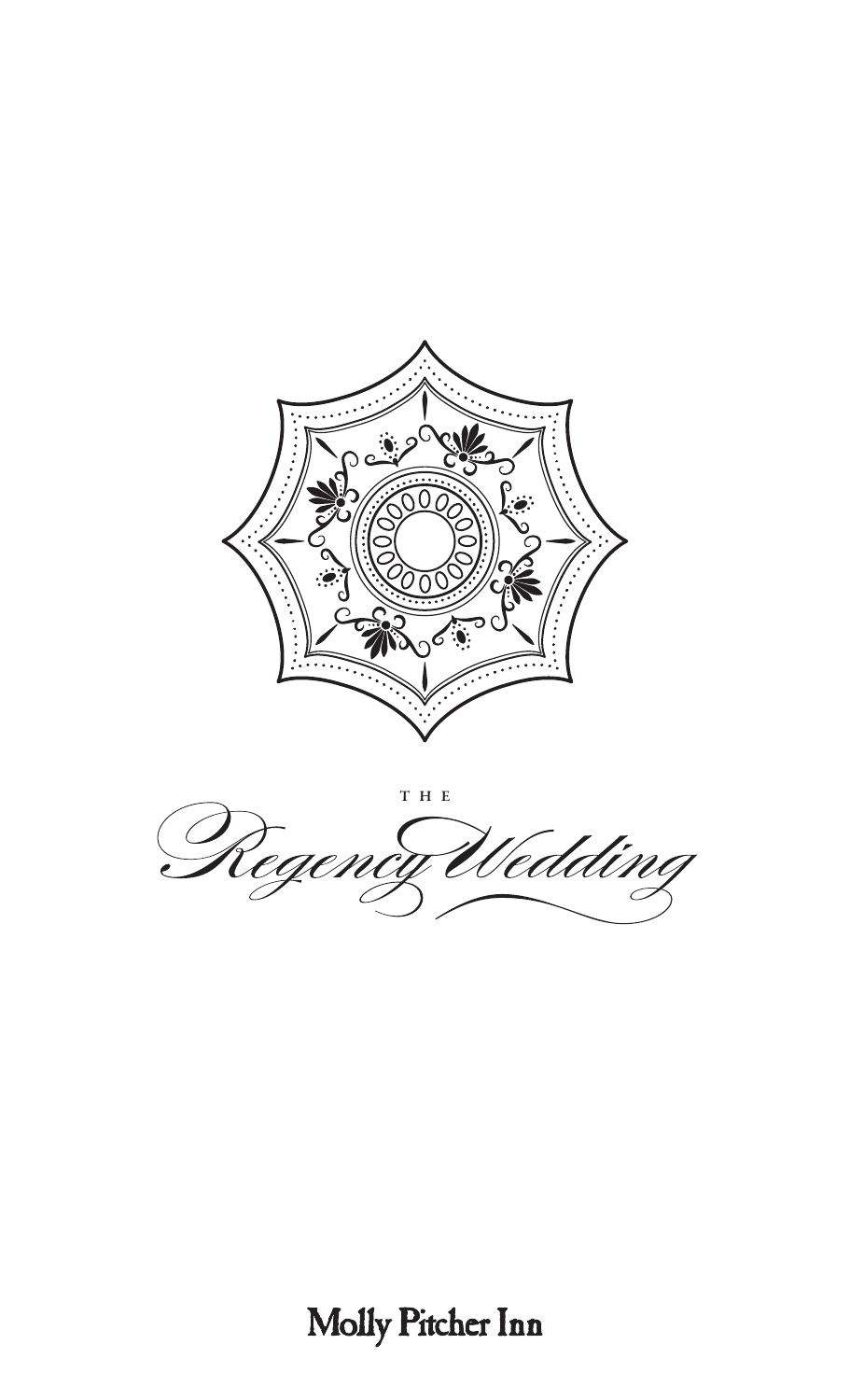rank You

FOR CONSIDERING THE MOLLY PITCHER INN TO HOST YOUR WEDDING RECEPTION

THE FOL LOWING ARE IN CLUDE D IN OUR

Cocktail Hour Featuring our Outdoor Promenade Overlooking the Scenic Navesink River

Our Ballroom Weddings Offer a Private Bridal Room for the Reception, Including a Private Cocktail Hour for the Bridal Party

Maître d' to Coordinate your Reception

White Glove Service

Uplighting with Your Choice of Color

Candelabra Centerpieces

Votive Candles to Accent Each Centerpiece

Five Hour Premium Open Bar

Signature Drink

Wine Service with Entrée Course

Custom Made Wedding Cake

Viennese Table

Custom Carved Ice Sculpture

Direction Cards with Room Block Information

Coat Check

Valet Parking

Turndown Service with Chef's Select Dessert Tray for the Newlyweds

Overnight Accommodations for Two Nights for the Newlyweds with a Champagne Breakfast in Bed

Overnight Accommodations for Parents of the Couple

Complimentary Anniversary Overnight Stay with Breakfast or Brunch

The Molly Pitcher Inn Offers Elegantly Appointed *Guest Rooms for your Out-of-Town Guests*

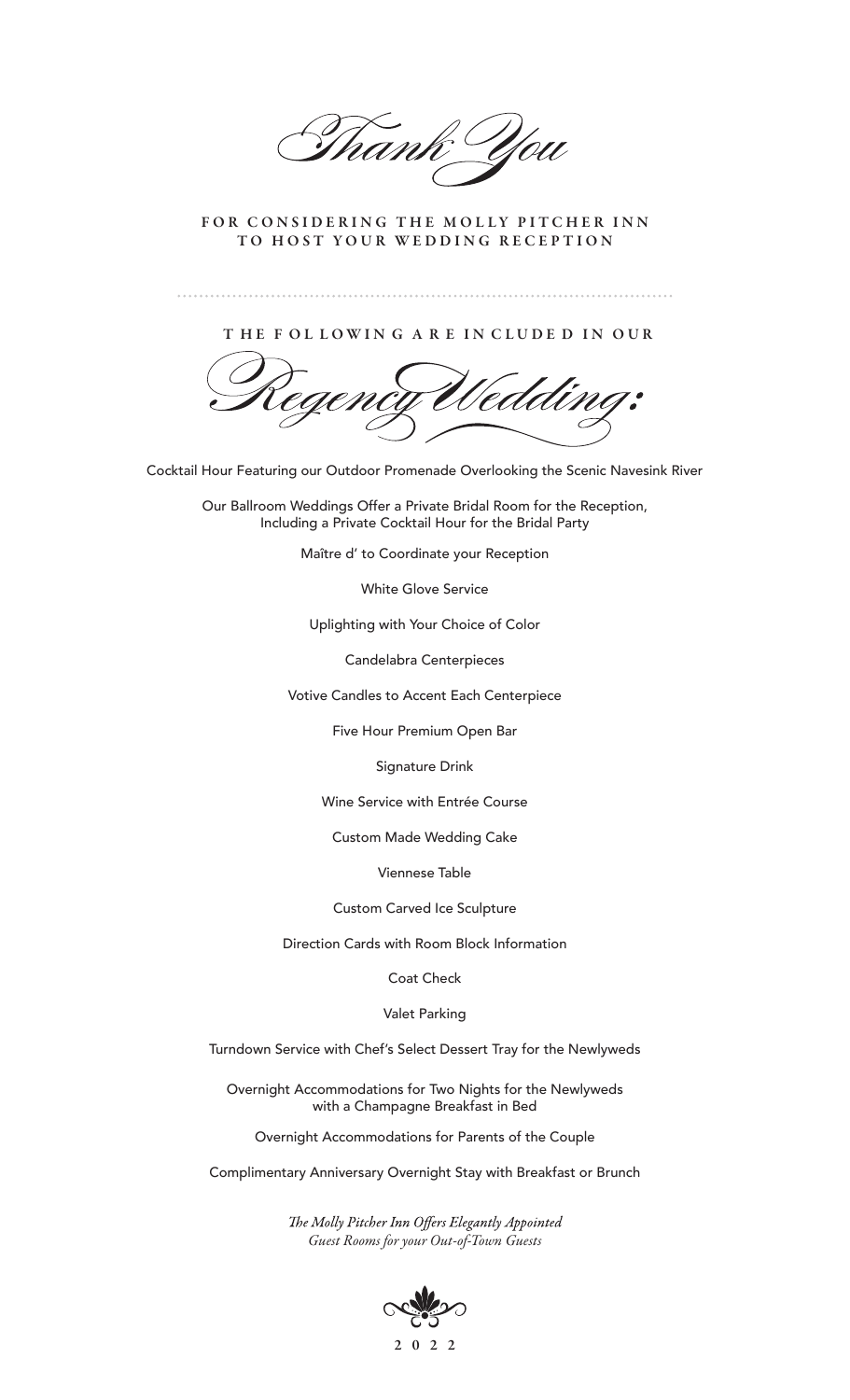#### REGENCY COCKTAIL HOUR

**Our White Gloved Staff will Greet You and Your Guests** *with a Fluted Glass of Champagne Upon Arrival*

# C O CK TA IL HOUR DISPLAYS

# **CHARCUTERIE DISPLAY**

Imported Prosciutto, Hot and Sweet Soppresatta, Genoa Salami, Mortadella

Tomato Bruschetta

Oven Baked Rosemary Focaccia and Parmesan Crisps

#### TASTE OF TUSCANY

Grilled Vegetables to Include Roasted Red Peppers, Italian Eggplant, Zucchini and Yellow Squash

Marinated Artichokes and Mushrooms

Fresh Mozzarella "Bocconcini" and Aged Provolone Cheese

Fresh Herb and Garlic Marinated Mixed Olives

Italian Cherry Peppers and Pepperoncini

Tuscan White Bean & Broccoli Rabe Salad

Fresh Pesto Trio to Include: Fresh Basil Pine Nut Pesto, Sun Dried Tomato & Roasted Garlic Pesto and Kalamata Olive Tapenade with Italian Bread

# ATTENDED INTERNATIONAL CHEESE, FONDUE AND WINE DISPLAY

*A Lavish Selection to Include, but Not Limited to:*

Barely Buzzed, Drunken Goat, Cambozola, Brie, Manchego and Petit Basque Grapes and Sourdough Crisps with Cranberry Relish

SERVED FRESH FROM THE OVEN Horseradish Havarti and Gruyere Fondue Carved Raspberry Brie Board Accompanied by Chef's Assortment of Italian Breads and Focaccia

*Complemented with a Pairing of Red and White Wines*

# **SEAFOOD RAW BAR**

 Chilled Shrimp Cocktail, Littleneck Clams and Oysters on the Half Shell with Spicy Cocktail Sauce, Mignonette Sauce and Fresh Lemons

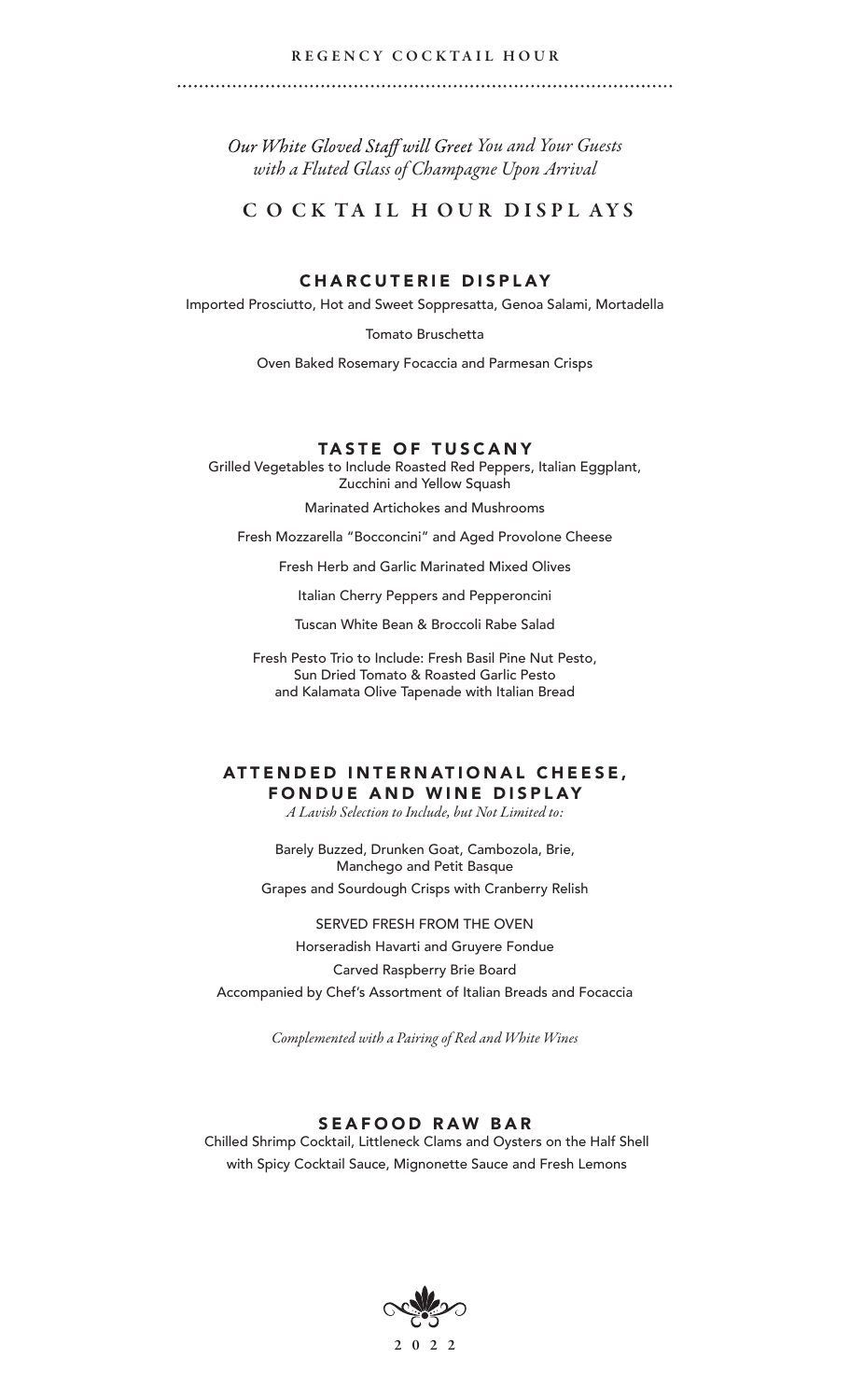#### REGENCY COCKTAIL HOUR

# **B U T L E R P A S S E D H O R S D ' O E U V R E S**<br>Your Choice of Twelve to be Passed Continuously Throughout the Hour:

HOT OPTIONS: Raspberry and Brie in Phyllo Edamame Dumpling with Teriyaki Sesame Sauce Coney Island Franks with Dijon Mustard Spicy Lime Marinated Chicken Satay with Chipotle Sauce Hickory Smoked Bacon Wrapped Sea Scallops Spicy Szechuan Glazed Beef Satay with Teriyaki Sesame Glaze Blackened Scallops with Tropical Salsa Kale and Vegetable Dumpling with Sweet Thai Chili Sauce Kansas City BBQ Pulled Pork on Potato Roll Mini Monte Cristo Sandwiches with Ham, Swiss and Dijon Aioli Crispy Duck Ravioli with Horseradish Cream Maryland Crab Cakes with Chipotle Mayo Buffalo Chicken Rangoon with Bleu Cheese Panko Crusted Orange and Ginger Shrimp Broccoli Rabe and Sausage Stuffed Mushrooms with Mozzarella Cheese Chicken and Lemongrass Pot Sticker in a Bamboo Basket Mini Reuben with Melted Swiss and Russian Dressing Roasted Tomato and Fresh Mozzarella Risotto Croquettes with Tomato Basil Sauce Spicy Shrimp Maui Spring Roll with Cilantro and Sweet Thai Chili Sauce New Zealand Lamb Chops with Mango Chutney (\$2.95 additional per guest)

#### COLD OPTIONS:

Citrus Crab Salad Cornet Filet Mignon Crostini with Horseradish Cream Asparagus and Garlic Herb Cheese Vol au Vent Lobster Summer Rolls with Five Spice Dipping Sauce Skewer of Fresh Mozzarella, Olive and Tomato Seared Sesame Crusted Ahi Tuna with Honey Teriyaki Glaze

Melon and Crab Meat Gazpacho Pistachio and Goat Cheese Lollipop Crab Meat, Pineapple and Cilantro Asian Spoon Artichoke, Pecorino and Basil Bruschetta Chilled Tequila and Lime Marinated Shrimp Skewer Thai Spring Roll with Orange Ginger Glaze

# **CHEF ATTENDED STATION**

*A Uniformed Chef will Prepare Your Choice of Two:*

WILD MUSHROOM AGNOLOTTI<br>Madeira Truffle Sauce

CAVATAPPI PASTA Peas and Creamy Vodka Sauce

MEZZE RIGATONI Artichoke, Asparagus and Lemon Cream Sauce

GLUTEN FREE PENNE PASTA Sun Dried Tomato, Fresh Basil, White Wine and Extra Virgin Olive Oil Broth

*Served with Your Choice of Mini Brioche or Cheesy Garlic Bread*

#### OR FOR A UNIQUE ALTERNATIVE:

MASHED POTATO AND MAC AND CHEESE BAR *Choice of Two:*

Silky Yukon Gold, Sweet Potato, Peruvian Blue, Roasted Garlic

*Choice of One:*

Cavatappi or Mezze Rigatoni (White Cheddar or Yellow Cheddar)

*Choice of Five Toppings:*

Crispy Bacon, Sour Cream, Scallions, Whipped Butter, Aged Cheddar Cheese, Sautéed Mushrooms, Roasted Red Peppers, Parmesan Bread Crumbs, Broccoli Florets

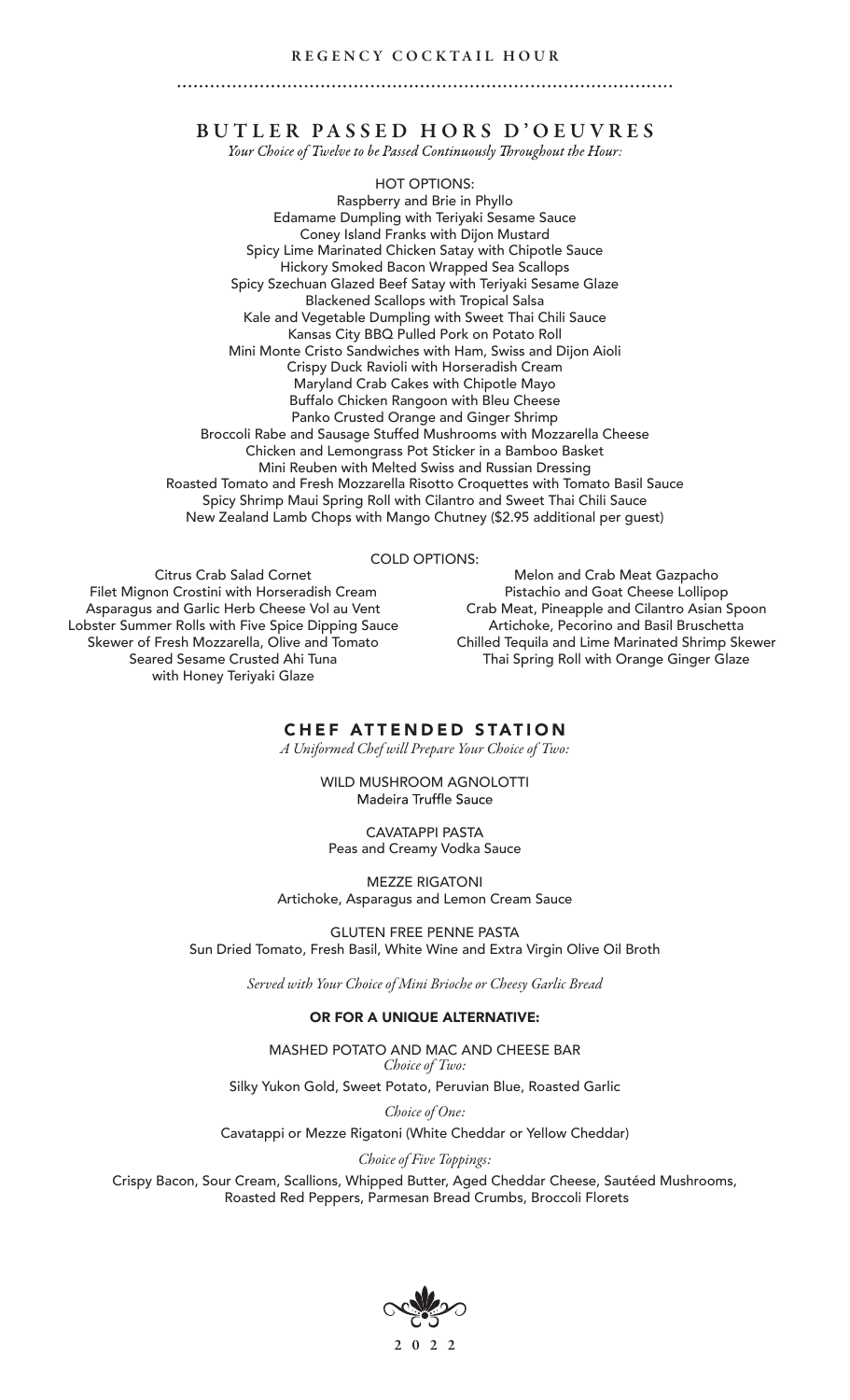#### REGENCY COCKTAIL HOUR

#### **FROM THE CARVING BOARD**

*Your Choice of One, Carved by a Uniformed Chef:* 

ROASTED NEW ZEALAND RACK OF LAMB\* Malt Vinegar-Mint Demi-Glace

> SMOKED NOVA SCOTIA SALMON Capers and Red Onions

> > ROASTED TURKEY BREAST Cranberry Orange Chutney

GARLIC RUBBED SIRLOIN OF BEEF\* Horseradish Cream

> SMOKED LEIDY'S HAM Honey Mustard Sauce

*\*Served Alongside Sautéed Mushrooms*

*Complemented by Parker House Rolls*

#### **CHEF'S SPECIALTY STATION**

*Your Choice of One:* 

KOBE SLIDER STATION Mini Kobe Sliders, Turkey Sliders, Seasoned French Fries, Ketchup, Mustard, Mayonnaise, Garlic and Dill Pickle Spears

PORK BELLY STEAMED BAO BUNS Marinated Pork Belly, Hoisin Glaze, Sesame and Cucumbers

A TASTE OF ITALY RISOTTO STATION Creamy Risotto with Basil Pesto, Roasted Bell Peppers and Parmesan

> MARYLAND CRAB CAKE STATION Sautéed Maryland Crab Cakes with Mango Chutney

> > ASIAN WOK STATION Choice of Three:

Chicken Lemongrass Dumplings, Vegetable Egg Rolls Spicy Szechuan Beef, Sesame Chicken, Teriyaki Shrimp, Asian Stir Fry Vegetables Steamed Basmati Rice with Fresh Peas, Sesame Seeds & Scallions Teriyaki Glazed Flank Steak Served with Fortune Cookies

A TASTE OF JAPAN

*An Elaborate Sushi Display to Include:* 

Spicy Tuna Roll, Tempura Shrimp, Tuna Roll, California Roll, Cucumber Roll Wasabi Sauce, Soy Sauce and Pickled Ginger

VEGAN BAR Thai Marinated Tofu, Sweet and Sour Vegan Tenders, Coconut Curry Stir Fry, Crispy Edamame Dumplings, Vegetable and Kale Dumplings

> PEKING DUCK STATION Rice Flour Pancakes, Hoisin Sauce, Cucumbers and Spring Onions

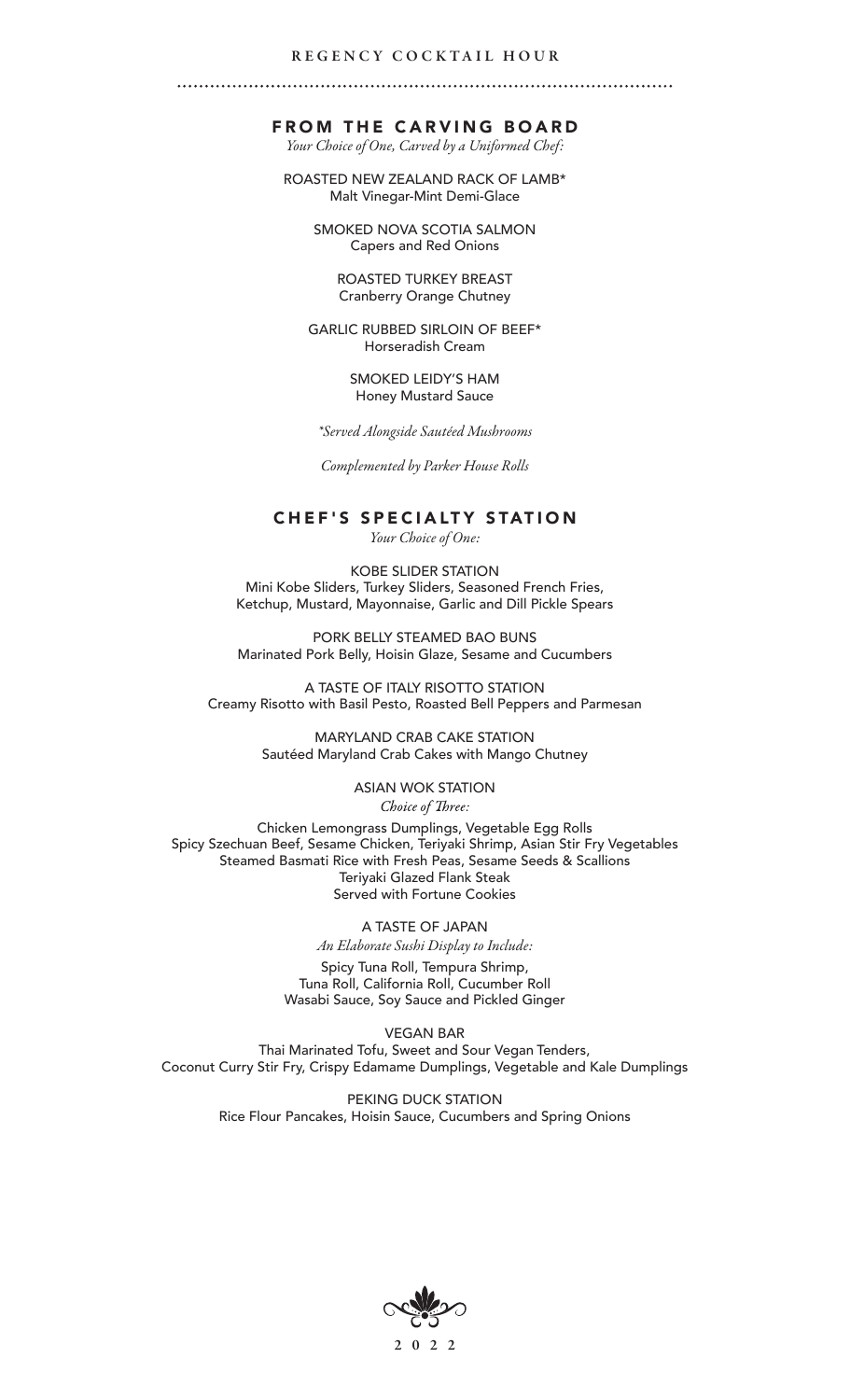#### REGENCY RECEPTION

# CHAMPAGNE TOAST

# **APPETIZER**

*Choice of One:* 

# CHEF'S SEASONAL SOUP SELECTION

HOUSE MADE FRESH MOZZARELLA TRIO Fresh Basil Pesto, Black Olive Tapanade, Sun Dried Tomato Pesto Balsamic Reduction, Basil Infused Oil, Rainbow Micro Greens

LOBSTER RAVIOLI Sun Dried Tomatoes, Tarragon, Pecorino Romano Cream Sauce

LUMP CRAB MEAT STUFFED ARTICHOKE Blood Orange Sabayon, Basil Infused Olive Oil, Rainbow Micro Greens

CHINESE FIVE SPICE CRUSTED BONELESS SHORTRIB Mango, Edamame, Soy Roasted Shiitake with a Sesame Soy Vinaigrette

HERB CRUSTED TUNA LOIN Baby Japanese Mushrooms, Sesame Asian Slaw, Teriyaki Glaze and Wasabi Cream

# **SALAD**

*Choice of One:*

#### CLASSIC CAESAR SALAD

CHEF'S SEASONAL SALAD SELECTION

OR

# DELICIOUS DUETS

*Create a Unique Alternative to Your Menu by Substituting the Appetizer and Salad for One of the Following Delicious Duets:*

#### SPRING/SUMMER

FRESH MOZZARELLA Fresh Basil, Balsamic Reduction, Roasted Garlic Oil Baby Arugula and White Balsamic Vinaigrette

LUMP CRAB MEAT STUFFED ARTICHOKE Blood Orange Sabayon, Basil Infused Olive Oil Baby Spring Greens and Citrus Vinaigrette

#### FALL/WINTER

CRISPY GOAT CHEESE CAKE Baby Spring Greens, Roasted Red Peppers and Champagne Vinaigrette

FRESH MOZZARELLA Baby Arugula, Roasted Beets and Toasted Hazelnut Vinaigrette

**INTERMEZZO** *Choice of One:*

TANGERINE, LEMON OR RASPBERRY SORBET with Fresh Berries and Mint Garnish